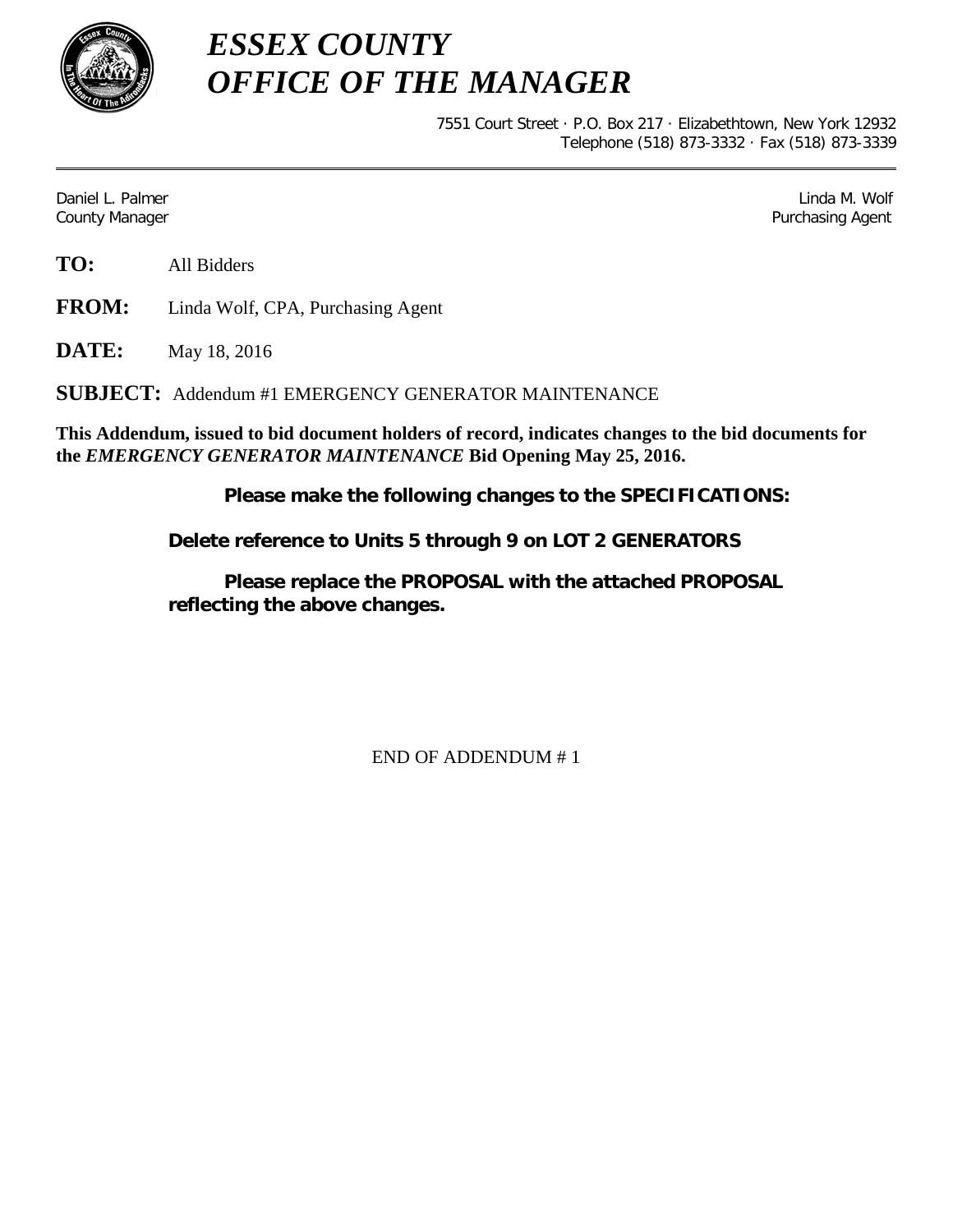## **PROPOSAL**

We propose to furnish necessary equipment and labor to complete Inspection and Preventative Maintenance of Generators as follows:

| <b>LOT 1 GENERATORS</b>                                                                                            |                                                                                                                                                                                                                                                                                                                                                                     |
|--------------------------------------------------------------------------------------------------------------------|---------------------------------------------------------------------------------------------------------------------------------------------------------------------------------------------------------------------------------------------------------------------------------------------------------------------------------------------------------------------|
| 1) Public Safety Building Generator - Cat                                                                          | $\frac{1}{2}$                                                                                                                                                                                                                                                                                                                                                       |
| 2) Courthouse Generator - Cat                                                                                      | $\frac{1}{2}$                                                                                                                                                                                                                                                                                                                                                       |
| 3) Terry Mountain Generator - Cat                                                                                  | $\frac{1}{2}$                                                                                                                                                                                                                                                                                                                                                       |
| Total Annual Lump Sum for LOT 1:                                                                                   |                                                                                                                                                                                                                                                                                                                                                                     |
|                                                                                                                    | ** Must equal the sum of $1 - 3$ above ** $($ \$                                                                                                                                                                                                                                                                                                                    |
|                                                                                                                    |                                                                                                                                                                                                                                                                                                                                                                     |
|                                                                                                                    | <b>LOT 2 GENERATORS</b>                                                                                                                                                                                                                                                                                                                                             |
| 1) Old Jail Generator - Dayton                                                                                     | $\frac{1}{2}$                                                                                                                                                                                                                                                                                                                                                       |
| 2) DSS/IT DANC Generator - Kohler                                                                                  | $\begin{picture}(20,10) \put(0,0){\vector(1,0){100}} \put(15,0){\vector(1,0){100}} \put(15,0){\vector(1,0){100}} \put(15,0){\vector(1,0){100}} \put(15,0){\vector(1,0){100}} \put(15,0){\vector(1,0){100}} \put(15,0){\vector(1,0){100}} \put(15,0){\vector(1,0){100}} \put(15,0){\vector(1,0){100}} \put(15,0){\vector(1,0){100}} \put(15,0){\vector(1,0){100}} \$ |
| 3) Public Safety Building - Generac                                                                                | $\frac{1}{2}$                                                                                                                                                                                                                                                                                                                                                       |
| 4) Belfry Mountain - Dayton                                                                                        | $\frac{1}{2}$                                                                                                                                                                                                                                                                                                                                                       |
| Total Annual Lump Sum for LOT 2:                                                                                   |                                                                                                                                                                                                                                                                                                                                                                     |
|                                                                                                                    |                                                                                                                                                                                                                                                                                                                                                                     |
| ** Must equal the sum of 1 – 4 above **                                                                            |                                                                                                                                                                                                                                                                                                                                                                     |
| REPAIRS: Cost of repairs or replacement of equipment, parts and supplies found on<br>inspection or at other times: |                                                                                                                                                                                                                                                                                                                                                                     |
|                                                                                                                    |                                                                                                                                                                                                                                                                                                                                                                     |
| Extra charge for holidays, nights or weekends? Yes or No (\$ _________)<br>(if applicable)                         |                                                                                                                                                                                                                                                                                                                                                                     |
| \$_________________per mile, if applicable<br>Mileage Charge                                                       |                                                                                                                                                                                                                                                                                                                                                                     |
| Travel time charged? Yes or No<br>(if applicable)                                                                  | Rate per hour (\$ _______________)                                                                                                                                                                                                                                                                                                                                  |

Equipment, parts and supplies =  $COST +$  \_\_\_\_\_\_\_\_\_\_\_\_\_\_%MARKUP

## Emergency Response Time \_\_\_\_\_\_\_ hours

Payment will be made upon completion of inspections and submission of voucher.